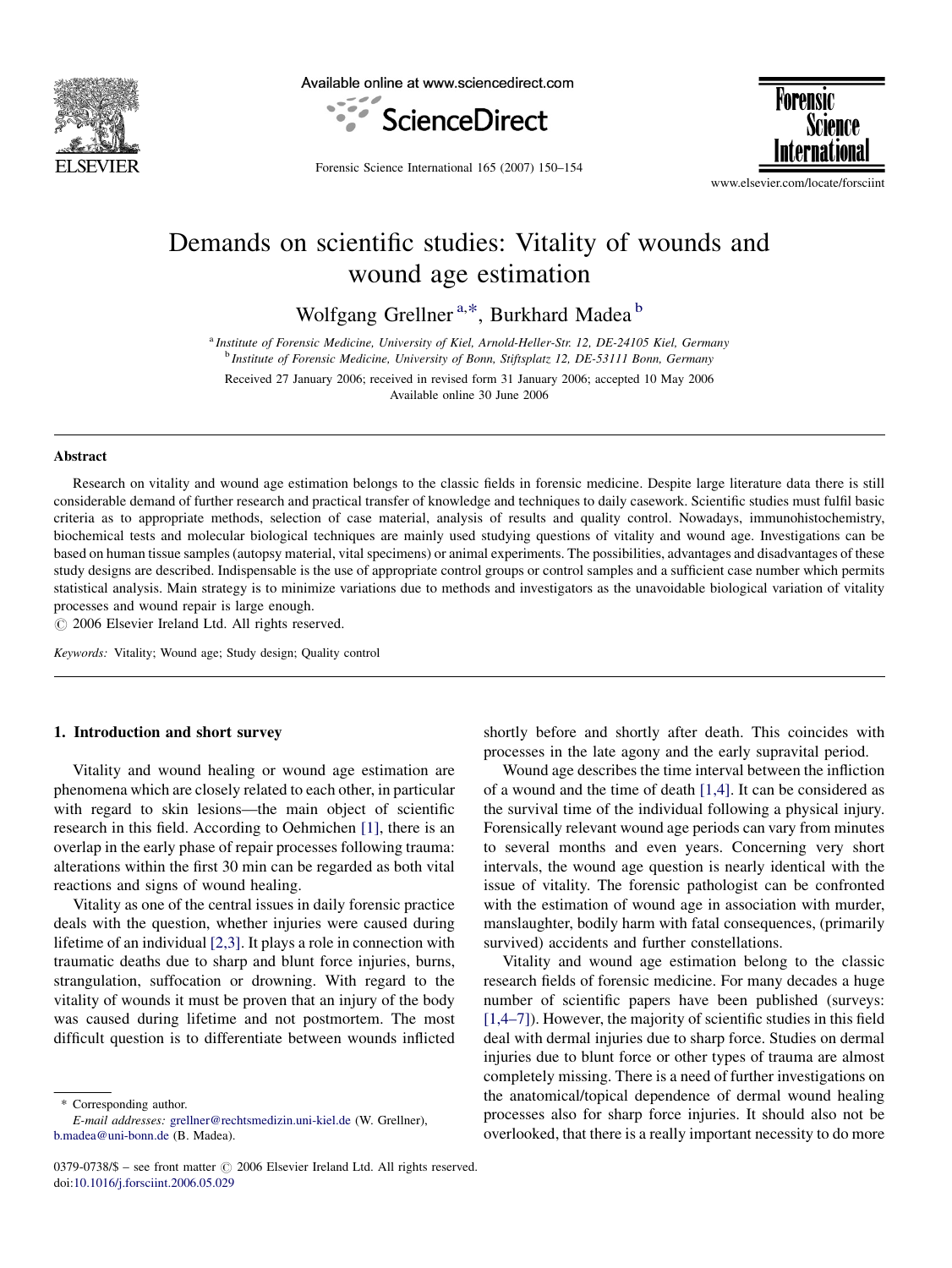Table 1

| Factors influencing the time course of inflammation (modified according to [8]) |
|---------------------------------------------------------------------------------|
|---------------------------------------------------------------------------------|

| Local factors                    |
|----------------------------------|
| Type and intensity of trauma     |
| Severity and extension of damage |
| Type of tissue                   |
| Temperature                      |
| Circulation                      |
| Systemic factors                 |
| Hereditary factors               |
| Age                              |
| <b>Sex</b>                       |
| Nutritional state                |
| <b>Diseases</b>                  |
| Endocrinopathy                   |
| Metabolic disturbances           |
| Exogenous factors                |
| Drugs                            |

research work not only on external, but on internal injuries/ wounds and their age determination. Various influencing factors have to be considered (Table 1). For the future, it must be the aim to transfer the scientific knowledge to daily forensic case work in which still only a small part of potentially available techniques is used.

## 2. Questions to be answered

The main questions are as follows:

- (a) Was an injury caused at lifetime and not in the supravital or postmortem period (vitality)?
- (b) How is it possible to differentiate between vital and (early) postmortem induction?
- (c) How long was the survival time after the infliction of an injury (wound age estimation)?

The essential question of vitality is the earliest point in time after a traumatization with a definitive morphological or biochemical alteration which can clearly be distinguished from uninjured state. The crucial issue is the so-called survival time after a traumatic event. The following issue is that of the wound age, i.e. the question whether the extent of a vital reaction can serve as a marker of (''longer'') survival intervals. It can only be answered if there are time-dependent changes of morphological or biochemical findings.

## 3. Appropriate method

In most of the cases, tissue samples are available for investigation purposes (skin or organ lesions). Therefore, for a long time morphologically oriented techniques have been methods of first choice and are still used:

(a) Routine histology with paraffin embedding of tissue samples, preparation of thin sections and staining with haematoxylin– eosin (HE). This method allows the rough differentiation of cell types and tissue structures. Immigrating granulocytes,

macrophages or fibroblasts can be frequently and easily detected. For the special differentiation of substructures (e.g. connective tissue, hemosiderophages), there exists a variety of further staining methods (e.g. elastica-van Gieson stain, E.v.G., Prussian blue stain). For scientific purposes, routine histology only serves as preliminary method for selection of appropriate cases.

- (b) Enzyme histochemical methods tried do detect enzymes of fibroblasts at their location in the tissue section (e.g. esterase, acid phosphatase, ATPase). Formerly, they were used to define wounds with an age of about several hours. However, the methods proved to be too unreliable and showed a high rate of negative cases even after intervals of hours. Therefore, they did not find large dissemination and seem to be obsolete nowadays.
- (c) Immunohistochemistry is the method of choice in modern investigations on vitality and wound age. This method serves for the identification of special substructures within the tissue. Basic principle is the immunological reaction between an antigen in the tissue section and an antibody applied. There is a huge variety of antibodies against cellular, superficial or matrix-associated antigens. The antibody can be monoclonal or polyclonal which has consequences for its specificity and the selection of the detection system. As a first step, it must be checked, whether an antibody can be used on formalin-fixed and paraffin-embedded tissue sections, or whether native frozen material is required. A further critical step is the dilution of antibodies and reagents which usually must be tested (the recommended dilution is often not suited). Then, the investigator has to make a decision concerning the detection system which is to make the reaction visible between antigen and (primary) antibody. There are wellestablished systems such as ABC, APAAP and LSAB [\[9,10\]](#page-4-0). The methods have been established for many years, details are permanently improved. Numerous parameters have been tested with respect to their time-dependent appearance in wound repair (extract in [Table 2](#page-2-0) and [Fig. 1](#page-2-0)). Most of these factors are expressed within days after traumatization. Recently, the existing gap concerning the intervals of minutes to hours could be closed by the immunohistochemical detection of cytokines and adhesion molecules [\[4,11\].](#page-4-0)

Apart from morphological methods, there were numerous attempts to establish biochemical methods, in particular for the evaluation of vitality (time intervals up to approximately 30 min). Such quantitative analyses can be performed in wound fluids or tissue extracts of wounds. Modern techniques are frequently based on immunological tests such as enzyme-linked immunosorbent assay (ELISA). Due to considerable methodological effort and high standard deviations of results, biochemical techniques have missed to achieve an essential breakthrough up to now. However, there are good own experiences with the analysis of proinflammatory cytokines [\[12\].](#page-4-0)

Whereas the methods discussed so far serve for the detection of vitality and wound markers on the protein level, it is also possible to analyse the earlier stage of a reaction on the mRNA level. For this purpose there are morphological methods such as in situ hybridization and molecular biological techniques such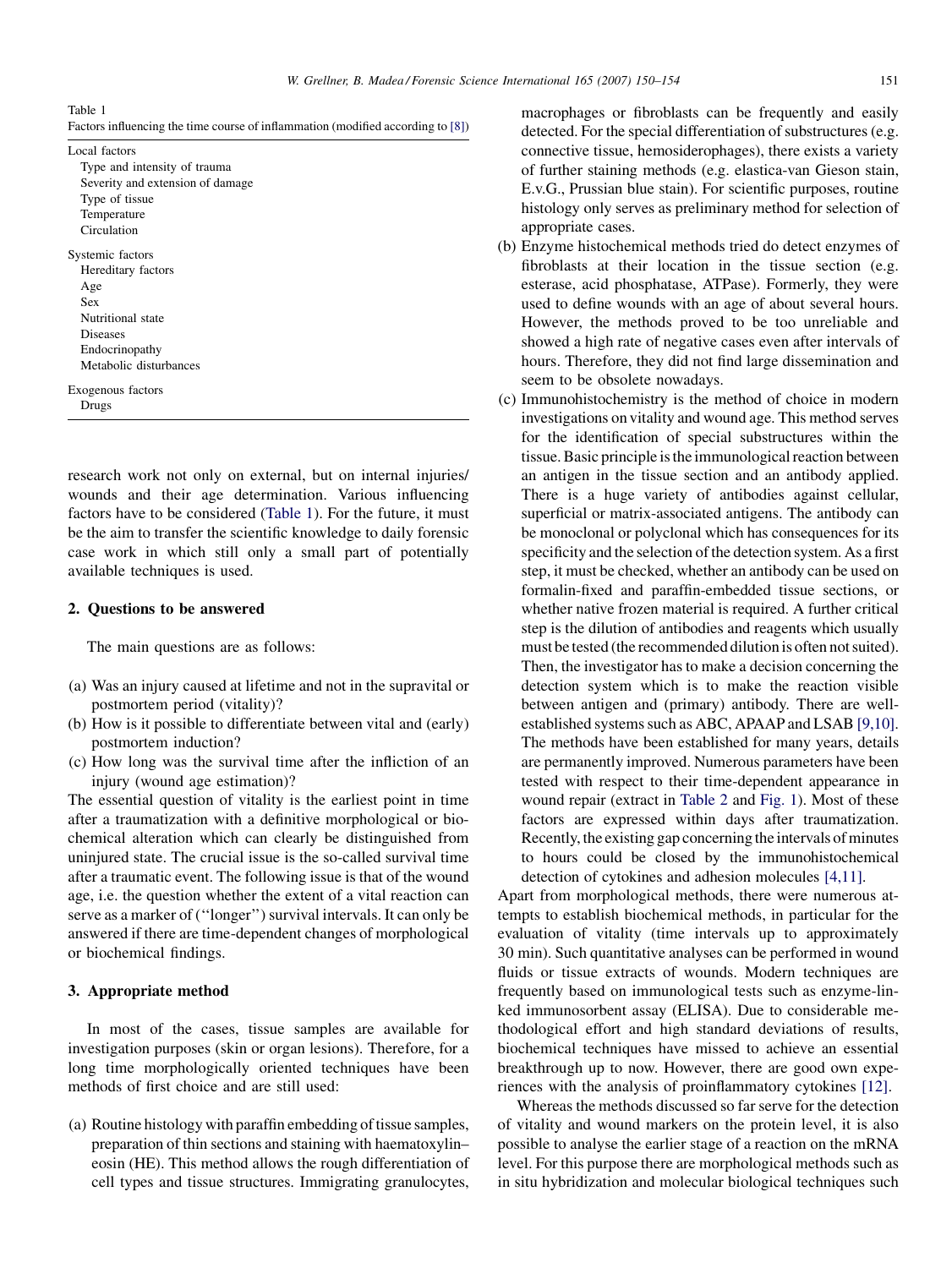<span id="page-2-0"></span>

| Table 2                                                                                            |
|----------------------------------------------------------------------------------------------------|
| Immunohistochemical detection of parameters in dependence on the survival time (human skin wounds) |

| Antigen/Marker                    | Earliest detection | Regular detection or marked reaction | Longest detection |
|-----------------------------------|--------------------|--------------------------------------|-------------------|
| $TGF-\beta1$                      | (several) minutes  | 30-60 min                            |                   |
| TGF- $\alpha$                     | ca. 10 min         | 30-60 min                            |                   |
| Fibronectin                       | ca. 10-20 min      | >4 h                                 | Months            |
| IL-1 $\beta$                      | $15 \text{ min}$   | 30-60 min                            |                   |
| $IL-6$                            | $20 \text{ min}$   | $60 - 90$ min                        |                   |
| TNF- $\alpha$                     | $15 \text{ min}$   | 60-90 min                            |                   |
| ICAM-1                            | 50 min             | >2 h                                 |                   |
| VCAM-1                            | $30 \text{ min}$   | $>1.5$ h                             |                   |
| E-selectin                        | $30 \text{ min}$   | $>1-1.5$ h                           |                   |
| L-selectin                        | 30 min             | >1.5 h                               |                   |
| Tenascin                          | $2-3$ days         | From 5 days                          | Months            |
| Collagen III                      | $2-3$ days         | From 6 days                          | Months            |
| Collagen V                        | 3 days             | From 6 to 7 days                     | Months            |
| Collagen VI                       | 3 days             | From 6 to 7 days                     | Months            |
| Collagen I                        | $4-6$ days         | From 7 days                          | Months            |
| Myofibroblasts                    |                    |                                      |                   |
| Laminin                           | ca. 1.5 days       |                                      | Months            |
| <b>HSPG</b>                       | ca. 1.5 days       |                                      | Months            |
| Collagen IV                       | 4 days             |                                      | Months            |
| SMC-actin                         | 5 days             |                                      | Months            |
| Marker of macrophages             |                    |                                      |                   |
| RM 3/1                            | 7 days             |                                      | Months            |
| 25 F 9                            | 11 days            |                                      | Months            |
| G 16/1                            | 12 days            |                                      | Months            |
| Epithelial basal membrane         |                    |                                      |                   |
| Fragments (Lm, HSPG, K IV, K VII) | 4 days             | From 13 days                         | ca. 21 days       |
| Complete restitution              | 8 days             | From 21 days                         |                   |
| Keratin 5                         |                    |                                      |                   |
| Complete staining of basal layer  | 13 days            | From 23 days                         |                   |

as RT-PCR. As these methods are not so commonly used in forensic context, it can be referred to special literature.

It depends on the aim and experience of the investigator to select the appropriate method and to achieve the best results for his/her purposes (Table 3).



Fig. 1. Network-like immunohistochemical detection of transforming growth factor (TGF)  $\beta$ 1 at the margin of a stab wound, survival time of several minutes  $(LSAB, 200\times)$ .

## 4. Case material

It is possible to use (a) animal experiments, (b) samples from living human subjects or (c) autopsy specimens:

(a) Animal experiments have the advantage of controlled conditions. It is easily possible to evaluate various posttraumatic intervals (survival times) under standardized circumstances. Sequential biopsies can be taken. The assessment of influencing factors (age, wound location, cause of death, etc.) is also no problem. However, using animal experiments, it always raises the question, whether

Essential methods for studying vitality and wound repair on different levels

| Cellular structures              |  |
|----------------------------------|--|
| Routine histology                |  |
| Special staining methods         |  |
| Protein/antigen                  |  |
| Immunohistochemistry             |  |
| Quantitative biochemical methods |  |
| mRNA                             |  |
| In-situ hybridisation            |  |
| RT-PCR                           |  |
|                                  |  |

Table 3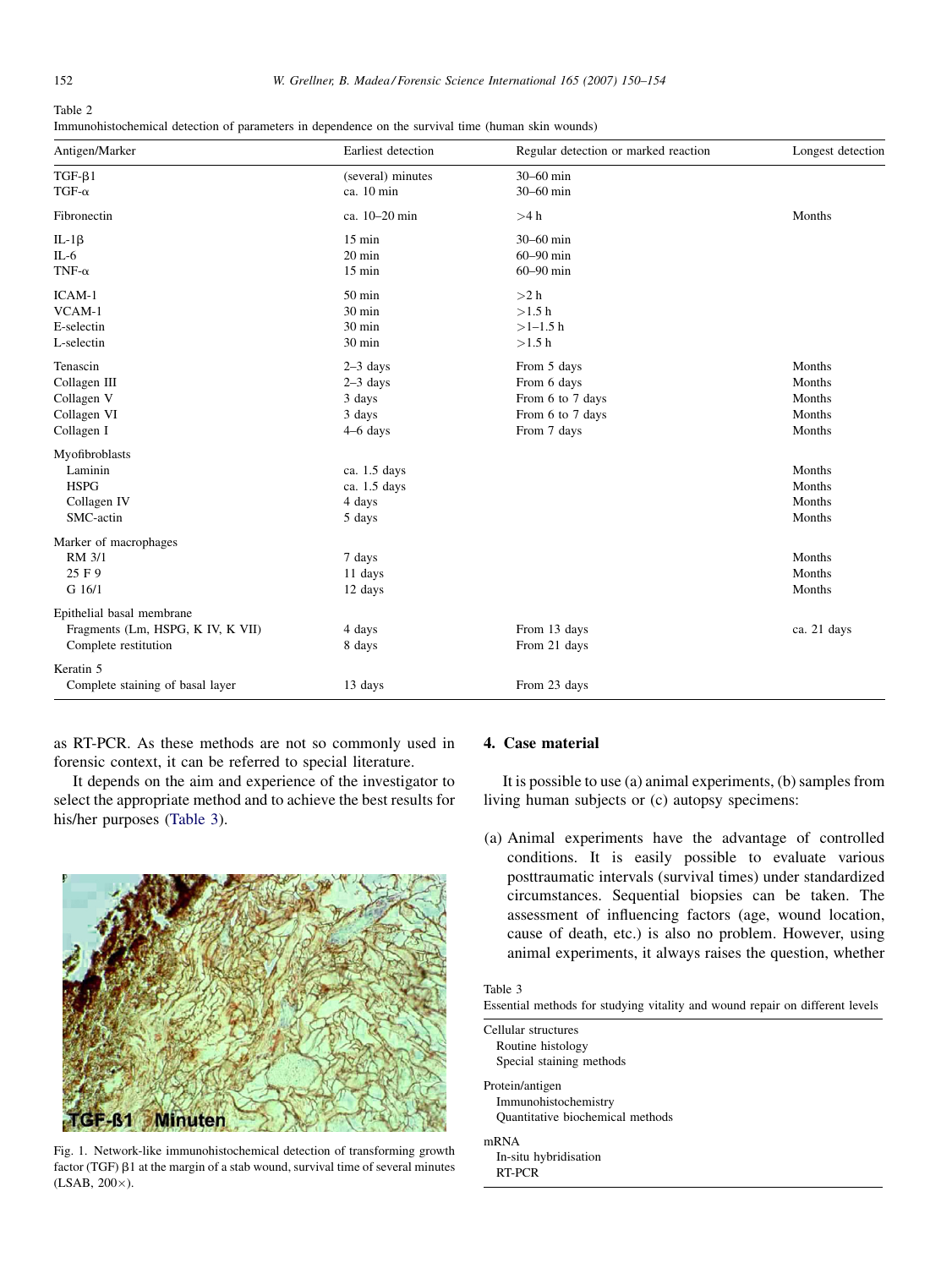the results can be transferred to human conditions. Therefore, the output is sometimes of limited value.

- (b) Samples from living human subjects can be gained during surgery. Skin tissue or other specimens are frequently removed in the normal course of an operation (see chapter ethical issues). In this way the investigator obtains vital tissue samples with a well defined wound age (time after start of surgery) under controlled and standardized conditions. The advantages are therefore partly similar to those of animal experiments without the disadvantage of non-human tissue. However, the influencing factors are not comparable to reality, as the tissue donor does not die or suffer from severe life-threatening events such as hemorrhagic shock or respiratory problems.
- (c) Autopsy samples reflect the ''reality'' best. The tissue donor underwent severe life-threatening events which finally lead to his death. Insofar the effects of survival times under conditions of stress, respiratory failure and especially hemorrhagic shock can be studied very well. The main problem of postmortem studies – apart from possible autolysis and putrefaction – is associated with the frequently not exactly known survival time (wound age). Therefore, in the sense of optimal results, strictly selected case material is required with well documented times of infliction of wounds and known times of death. Influencing factors cannot be quantitatively considered.

Independent of the type of case material it is always necessary to collect an adequate number of cases with different survival times. The required number depends on the heterogeneity of influencing factors and the statistical evaluation aimed at.

Furthermore, it is essential to perform the same investigations in at least one control group (e.g. samples without injuries) under comparable conditions. Dependent on the design of the study, it can be highly recommendable to compare wound samples with contralateral uninjured specimens, e.g. in the research on cytokines and adhesion molecules [\[11,12\].](#page-4-0) For vitality studies, it may be necessary to investigate a sufficient number of samples including agonal injuries (e.g. by emergency measures) and (early) postmortem wounds.

## 5. Analysis of results

Histological and immunohistochemical studies can be evaluated (a) qualitatively, (b) semi-quantitatively or (c) quantitatively:

- (a) Qualitative detection means presence or non-presence of special features or markers.
- (b) Semi-quantitative detection requires a scale for the (relative) intensity of a histological phenomenon or an immunohistochemical staining, e.g. the distribution of positive epidermal cells can be assessed semi-quantitatively in the separate epidermal layers on a percent range  $(<10\%$ , 10–25%, 25–50%, >50%). The degree of reactivity of other histological structures (corium, vessels, sweat glands, subepidermal cells) may be classified as negative, slightly positive, moderately positive and strongly positive.

(c) Quantitative studies include cell counts or counts of special signals, mainly in the sense of counts per microscopic field. For example, 10 or 15 fields are counted and then the average value is calculated for one field.

Biochemical studies must strictly follow the test protocol for the appropriate marker. The abovementioned ELISA requires standard solutions with known concentrations and the establishment of a standard curve. Statistical evaluation completes the biochemical (and morphological) analyses.

Typical for studies on vitality and wound age estimation is the underlying high variability of biological phenomena and time-dependent alterations. Forensically usable are therefore in particular the minimum time limits of the detection of special parameters, i.e. the earliest detection of a positive finding in the sense of a minimum wound age. In contrast, regular detection of a special parameter is only seldom possible. Negative results should therefore not be interpreted. The maximum time of detection is not so expressive either.

## 6. Ethical issues

Nowadays, most scientific journals demand a statement on compliance with ethical regulations prior to publication of a study. As a rule, investigations with human beings must have been reviewed by a local ethics committee and have been performed in accordance with the ethical standards laid down in an appropriate version of the 1964 Declaration of Helsinki. In studies with material of living persons, informed consent must be obtained; normally, only tissue samples come into question which are to be resected anyway. Material from autopsies can be used if specimens belong to the routine asservation. Otherwise consent of prosecution authorities and relatives must be obtained.

In animal experiments, the ''Principles of laboratory animal care'' must be followed and specific national law must be observed. Exclusively postmortem forensic experiments are possible if animal experiments with final killing were allowed within the scope of a clinical study.

## 7. Quality control

It is absolutely necessary to include appropriate control groups or control samples as described in chapter 4. With regard to methodical aspects standardized study design and approach is indispensable. Using immunohistochemical methods, it is necessary to carry negative and positive controls along with the wound samples. As a negative control the primary antibody is replaced by a non-reactive immune serum with the same concentration of immunoglobulins. Positive controls are samples which contain the antigen and, therefore, must show positive signals. The intensity of the staining quality must be adapted by experimentation with the dilutions of primary/ secondary antibodies and detection system, so that on the one hand positive controls react positively and on the other hand no unspecific background staining is present. Skin wounds and control tissues must be stained in the same way to avoid artefacts.